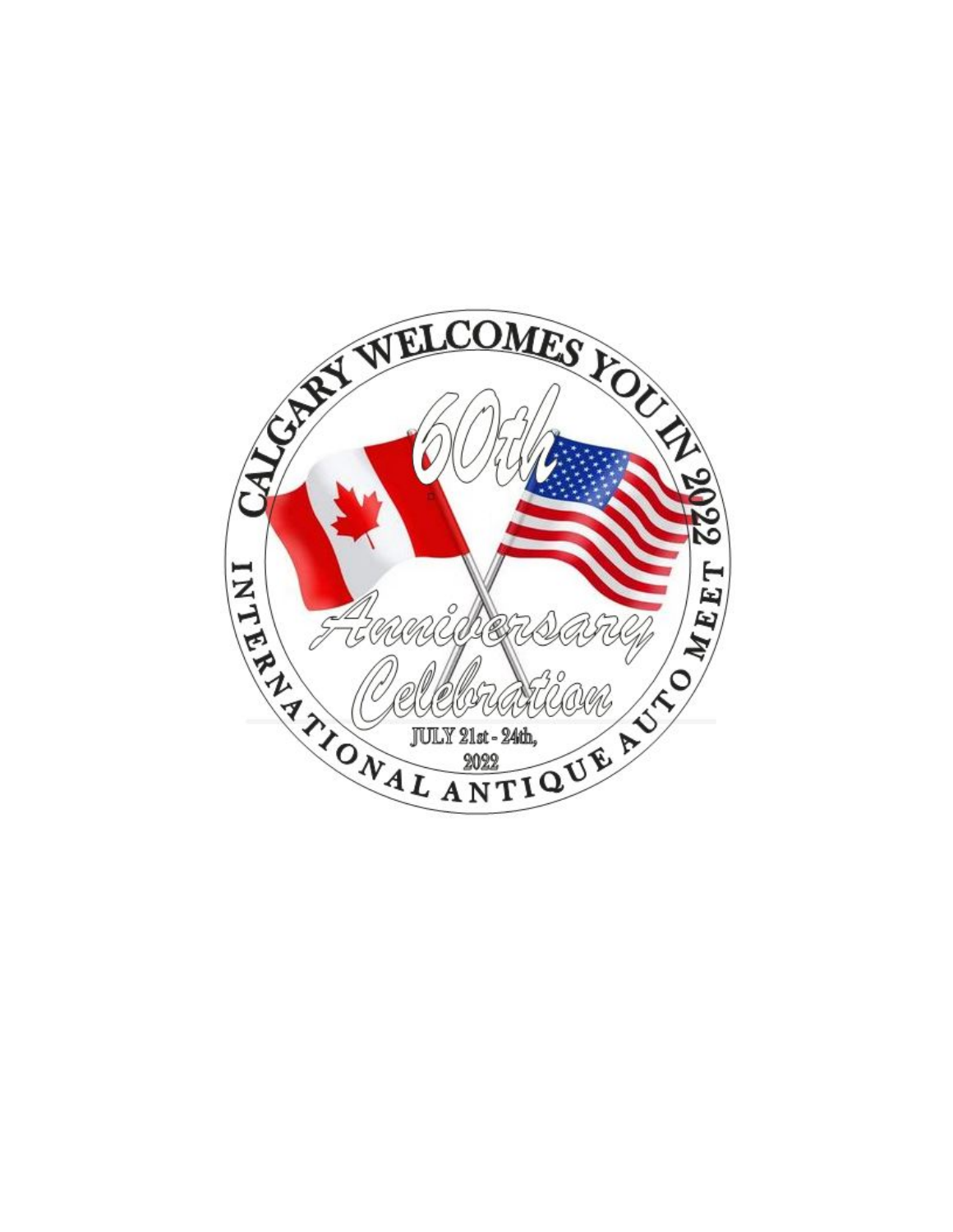

### **60th INTERNATIONAL ANTIQUE AUTO MEET** Hosted by ALBERTA PIONEER AUTO CLUB

JULY 21st to JULY 24th, 2022 Calgary, Alberta, Canada



#### REGISTRATION FORM - PLEASE PRINT LEGIBLY

| Driver name                                                                                                                                                 | $\frac{1}{\sqrt{1-\frac{1}{2}}\left 1-\frac{1}{2}\right ^{2}}$ $\frac{1}{\sqrt{1-\frac{1}{2}}\left 1-\frac{1}{2}\right ^{2}}$ $\frac{1}{\sqrt{1-\frac{1}{2}}\left 1-\frac{1}{2}\right ^{2}}$ $\frac{1}{\sqrt{1-\frac{1}{2}}\left 1-\frac{1}{2}\right ^{2}}$ |                                                             |
|-------------------------------------------------------------------------------------------------------------------------------------------------------------|-------------------------------------------------------------------------------------------------------------------------------------------------------------------------------------------------------------------------------------------------------------|-------------------------------------------------------------|
|                                                                                                                                                             |                                                                                                                                                                                                                                                             |                                                             |
|                                                                                                                                                             |                                                                                                                                                                                                                                                             |                                                             |
| <b>Address</b>                                                                                                                                              |                                                                                                                                                                                                                                                             |                                                             |
| City/Town                                                                                                                                                   |                                                                                                                                                                                                                                                             | <u> 1989 - Johann Stoff, amerikansk politiker (d. 1989)</u> |
| Province/State                                                                                                                                              | Postal/Zip Code                                                                                                                                                                                                                                             |                                                             |
|                                                                                                                                                             |                                                                                                                                                                                                                                                             |                                                             |
|                                                                                                                                                             |                                                                                                                                                                                                                                                             |                                                             |
|                                                                                                                                                             |                                                                                                                                                                                                                                                             |                                                             |
|                                                                                                                                                             |                                                                                                                                                                                                                                                             |                                                             |
|                                                                                                                                                             |                                                                                                                                                                                                                                                             |                                                             |
|                                                                                                                                                             |                                                                                                                                                                                                                                                             |                                                             |
| <b>REGISTRATION FEE'S</b>                                                                                                                                   |                                                                                                                                                                                                                                                             |                                                             |
| <b>Car and Driver</b>                                                                                                                                       | \$185.00                                                                                                                                                                                                                                                    | \$<br>185.00                                                |
| Passenger(s)                                                                                                                                                | $$185.00$ ea x ____ =                                                                                                                                                                                                                                       | $\sim$                                                      |
| <b>Children 4 to 12</b> (3 and under free)                                                                                                                  | $$100.00$ ea x ____ =                                                                                                                                                                                                                                       | $\sim$ $\sim$                                               |
| Additional tickets for the Saturday<br>evening banquet and awards \$                                                                                        | \$ 60.00 ea x $=$                                                                                                                                                                                                                                           | $\sim$ $\sim$                                               |
| <b>TOTAL</b> (Canadian Funds)                                                                                                                               |                                                                                                                                                                                                                                                             | $\frac{1}{2}$                                               |
| Please make cheques or money orders (in Canadian funds) payable to:<br>APAC INTERNATIONAL 2022.                                                             |                                                                                                                                                                                                                                                             |                                                             |
| Mail to: Fran Tomlinson, Registrar P.O. Box 111, Stn. "M", Calgary, Alberta, Canada T2P 2G9                                                                 |                                                                                                                                                                                                                                                             |                                                             |
| U.S. registrants please send the pink (not green) international money order payable in Canadian funds ONLY.                                                 |                                                                                                                                                                                                                                                             |                                                             |
| Early bird registration draw: All registrations received before April 15th will be entered into a draw to win<br>your registration package (up to \$370.00) |                                                                                                                                                                                                                                                             |                                                             |
|                                                                                                                                                             | <b>REGISTRATION DEADLINE: JUNE 15, 2022</b>                                                                                                                                                                                                                 |                                                             |
| For more information email Fran at rftomlins@telus.net or telephone (403) 249-3954 and leave a message.                                                     |                                                                                                                                                                                                                                                             |                                                             |
| Your registration confirmation will be sent to your email address first if supplied on the registration form.                                               |                                                                                                                                                                                                                                                             |                                                             |

APAC will not be held responsible for any accidents, injuries or losses during the 2022 tours weekend.

*We look forward to seeing EVERYONE again after the two year world vacation!*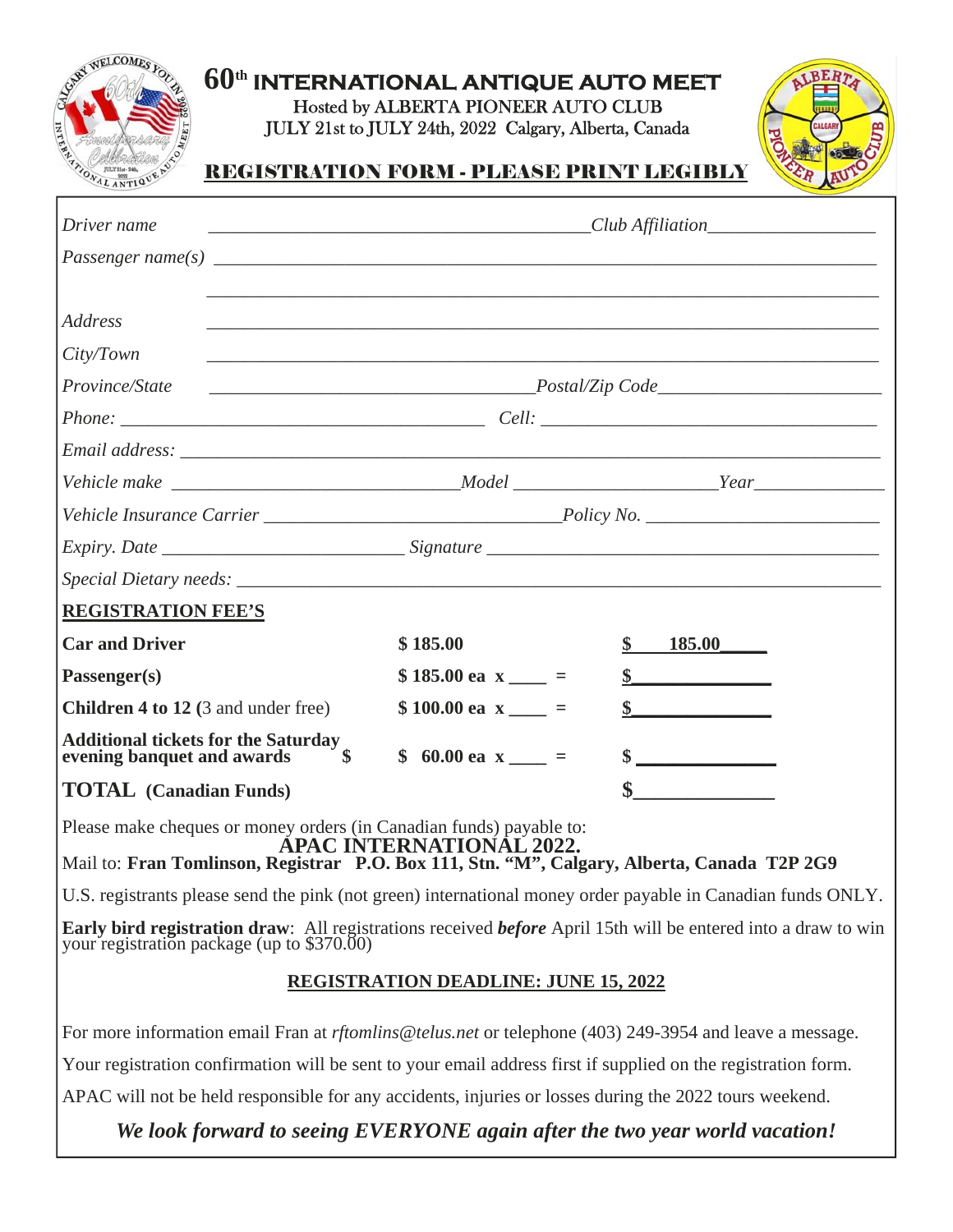

**60th INTERNATIONAL ANTIQUE AUTO MEET** Hosted by ALBERTA PIONEER AUTO CLUB JULY 21st to JULY 24th, 2022 Calgary, Alberta, Canada



به به به به نه ک

## **HOST HOTEL INFORMATION**

### **BEST WESTERN PREMIER CALGARY PLAZA HOTEL**

**1316 ‐ 33rd Street N.E. Calgary, Alberta, Canada T2A 6B6 www.calgaryplaza.com**

**Room rates are \$129.00 /night + taxes based on double occupancy. All rooms feature two queen size beds and convenience amenities. A block of 40 rooms has been secured for our event. Please QUOTE International Antique Car Meet Block # 167703 for event rate. RESERVATIONS: (403) 248‐8888 Toll free 1‐800‐661‐1464. Plan to register early** *and* **reserve your room(s) before they are all gone as we won't be the only guests staying at this hotel! \_\_\_\_\_\_\_\_\_\_\_\_\_\_\_\_\_\_\_\_\_\_\_\_\_\_\_\_\_\_\_\_\_\_\_\_\_\_\_\_\_\_\_\_\_\_\_\_\_\_\_\_\_\_\_\_\_\_\_\_\_\_\_\_\_\_**

#### **Event Parking:**

We have fenced and secured group parking around back of the hotel on the North side. Entrance to the parking lot can be made on both the east and west side of the hotel. Please slow down and use caution when entering and exiting through each of these access points. As an added bonus, our block of rooms are in the Northwest Tower of the hotel facility and allows us to look out over the parking lot and view all the cars attending the event ‐also makes for a great photo opportunity!

#### **Car Wash Facilities**

Plain water bucket washing and chamois cleaning is permitted but a reminder the hotel has a re‐ striction on the use of soaps and chemicals to clean the cars while in the parking lot Please observe and respect these rules. There are several wand wash facilities nearby as listed. Please use them if a full "bug wash‐off" is required after the days tours are completed.

|                      | Starburst Car & Truck Wash 2535 - 7th Ave NE Calgary Closes at 7 pm. |
|----------------------|----------------------------------------------------------------------|
| Crossroads Coin Wash | 2333 - 18th Ave NE Calgary Closes at 9 pm.                           |
| 24 HOUR Car Wash     | 3322 - 32nd Street NE Calgary Open 24 hours                          |

#### **Alternate Hotels:**

Holiday Inn 1250 McKinnon Dr. NE Calgary 403-230-1999 (1-866-306-0940) Sheraton Cavalier 2620-32nd Ave NE Calgary 403-291-0107 TF-1-403-291-0192 Comfort Inn & Suites 3111‐26 St. NE Calgary 403‐735‐1966 (1‐866‐789‐2581) Super 8 Wyndham 3030 Barlow Tr. NE Calgary 403-291-9888 (1-866-850-3050)